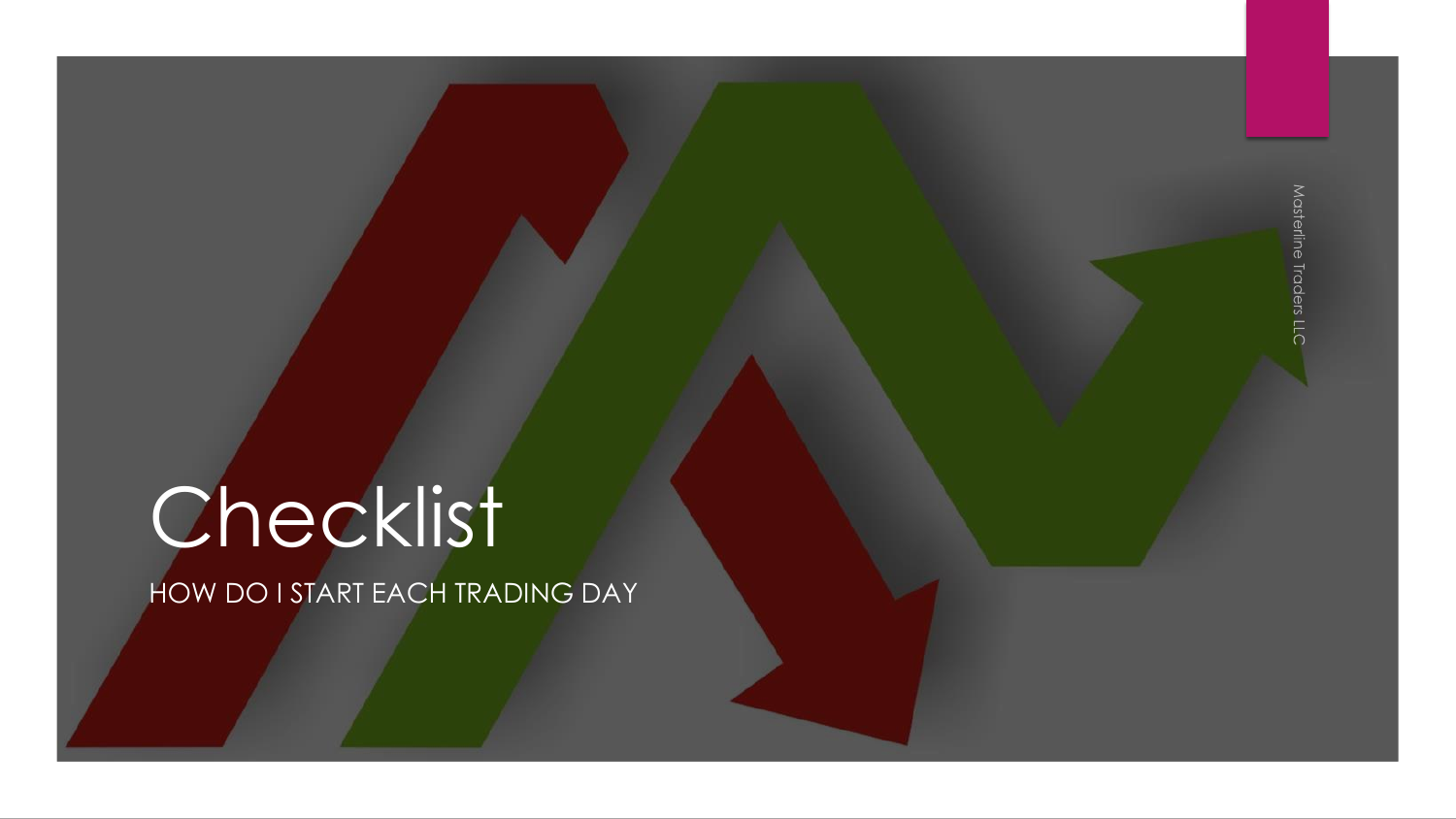### Equipment Check

- Accomplish a clean boot of your Trading PC
- Check to make sure W10 is not in process of installing updates
- Turn OFF anti-virus and firewalls for live trading and do a quick speed test looking for a low ping response when accessing Chicago data servers.
- Make sure your equipment is protected with a UPS surge protection and battery backup unit.
- Do NOT trade live over a WIRELESS connection; use a wired Ethernet connection
- Open NinjaTrader. Make sure you don't have multiple workspaces open at one time that have many charts running in the background; only the workspace you will be using for live trading should be active. All others should be closed and only a BLANK workspace running in the background.
- Go to the CME website and document current pivot information for each instrument you will be trading. Update pivot info on appropriate charts.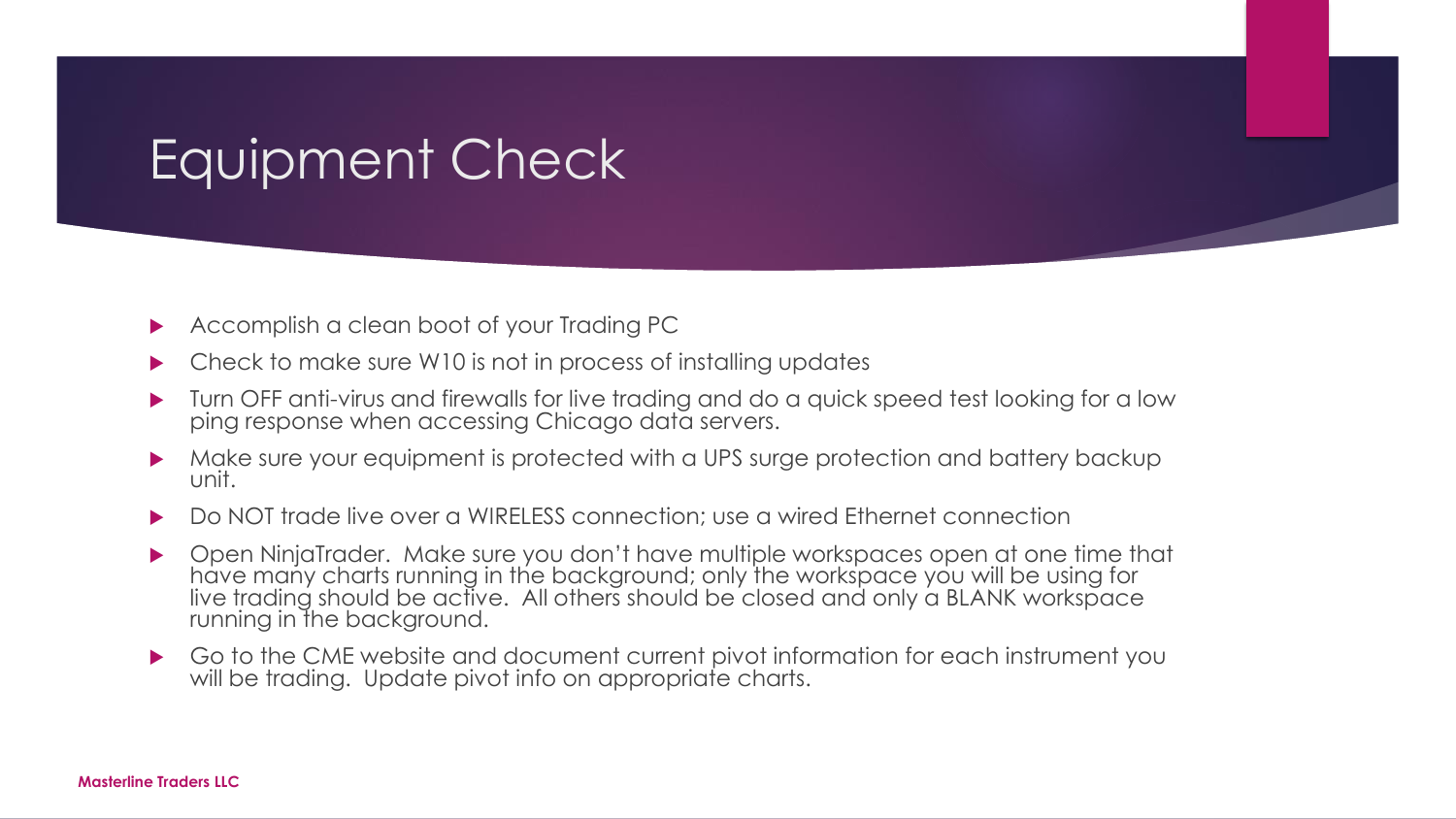## Chart Check

- What kind of price action has occurred on the instrument you will be trading since the start of the current trading day
- Are you able to identify clearly areas of SUPPORT and RESISTANCE
- What is the current trade volume on the instrument you will be trading
- What kind of price action are you seeing on your DOM
- $\blacktriangleright$  Is the price currently TRENDING
- If its the price currently CONSOLIDATING or moving in a "channel"
- Is the price getting ready to retrace back to the 13 EMA
- Can you be PREDICTIVE in terms of where the price is headed next; reversal or continue in direction of trend?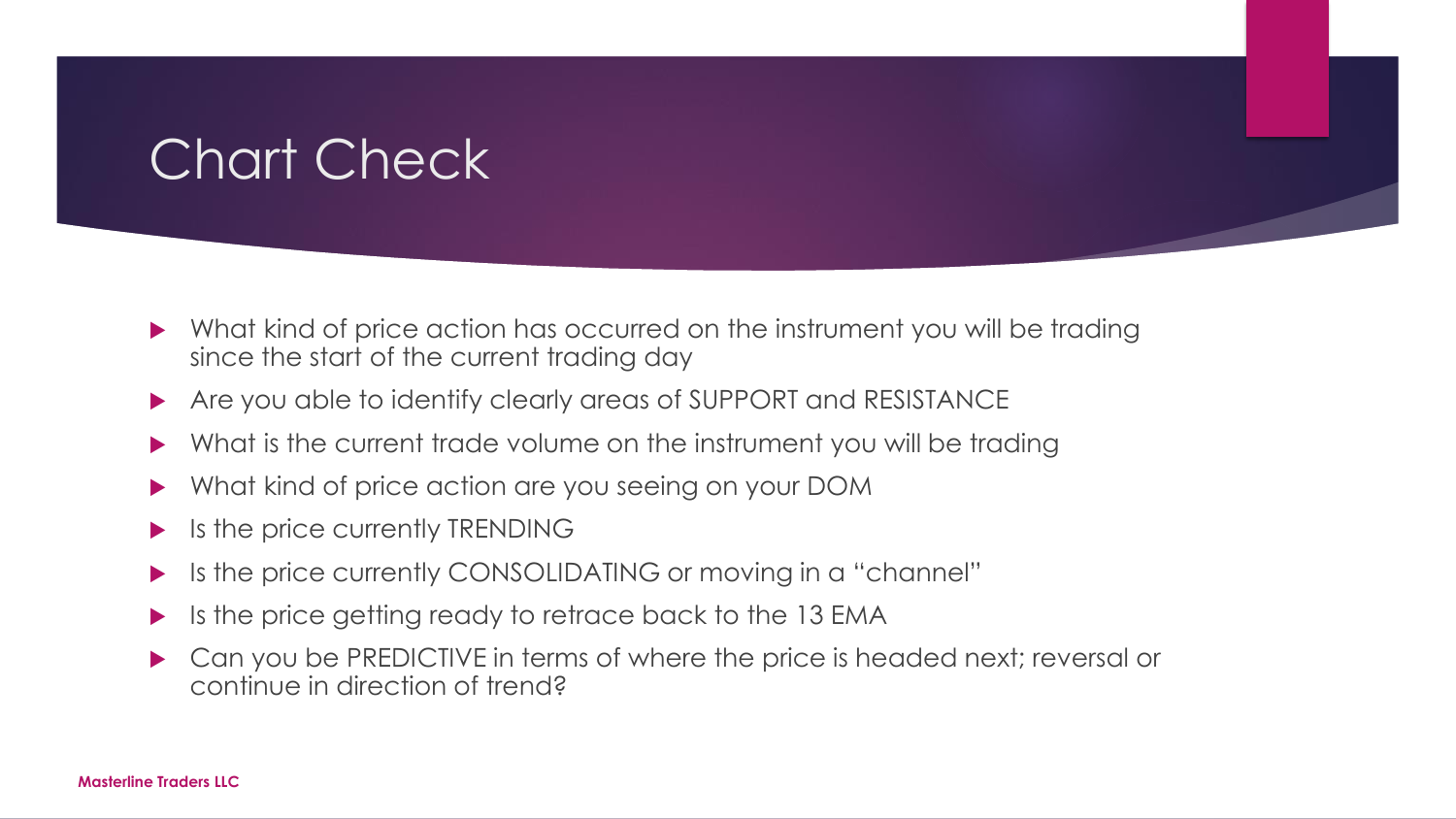#### Personal Readiness

- You are well rested, feeling positive, calm, and grounded but alert. Negative or worrisome events happening in other areas of your life…then don't plan to trade live today
- ▶ You are not filled with impatience and a strong impulse to CLICK
- Your well practiced visual image of your most "high probability" setup is burned into your subconscious
- ▶ You have practiced cultivation of PATIENCE and AWARENESS of what you are thinking and doing in every moment you sit at your trade desk on a daily basis
- You wait for the market to give you the specific setup you desire BEFORE entering a trade.
- If the market is NOT giving you your specific setup, feel good about being PREDICTIVE by watching price action and speaking OUT LOUD where you think it will go next and why
- If the market is not trading, you choose to walk away and come back another day or engage in a day of PREDICTIVE PRACTICE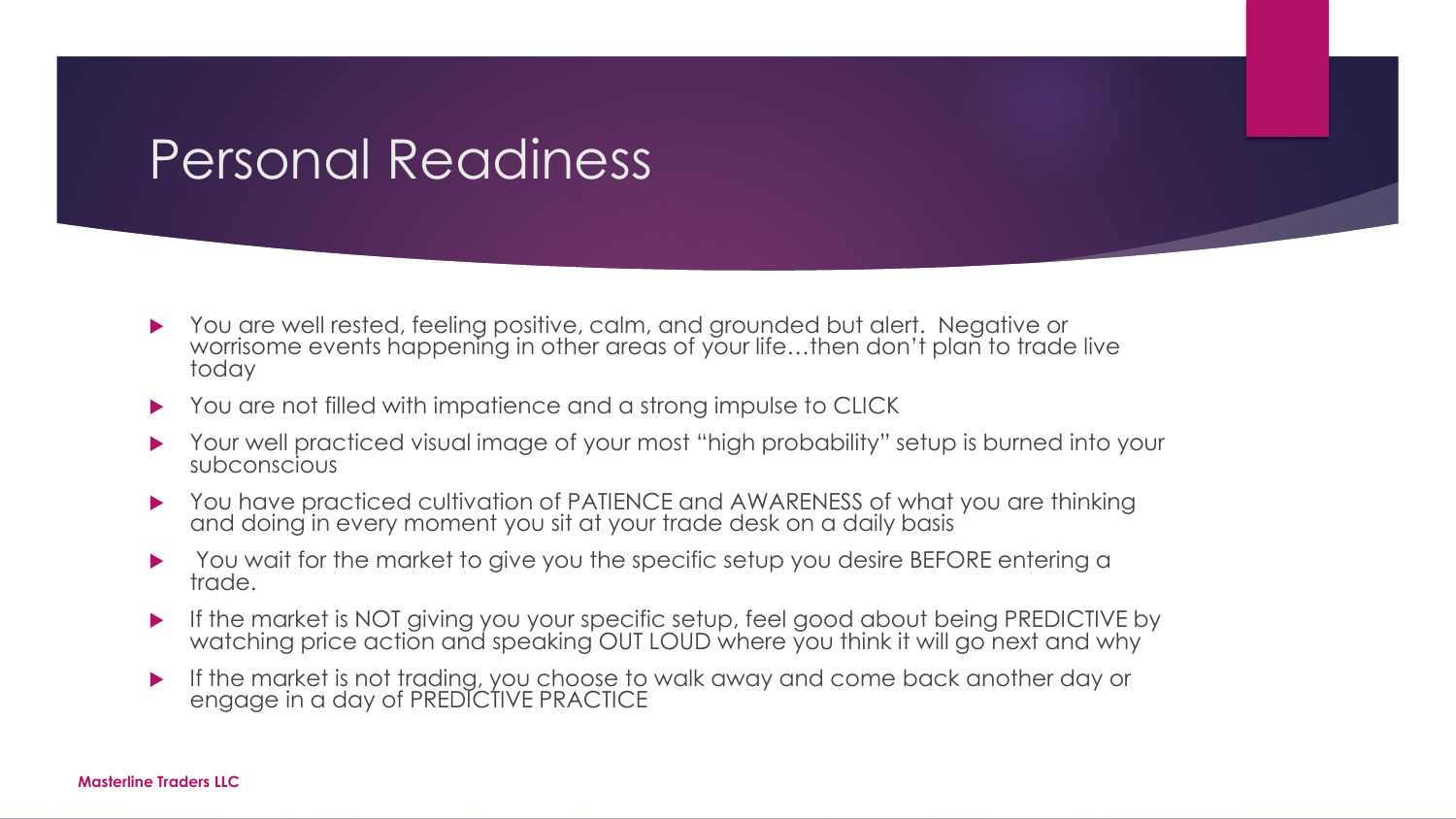#### Documentation

- ▶ You take screenshots and compile them with written verbiage at the end of each trading day in some type of document format that you can review again at a later date
- You review your documentation periodically in order to assess the progress you are making in terms of following your UNIQUE trading plan
- Use the idea of CHUNKING periodically to force yourself to focus on the very basic indicators you depend on to give you optimal trading entries
- Simplify your charts as much as possible
- Don't run indicators you don't really use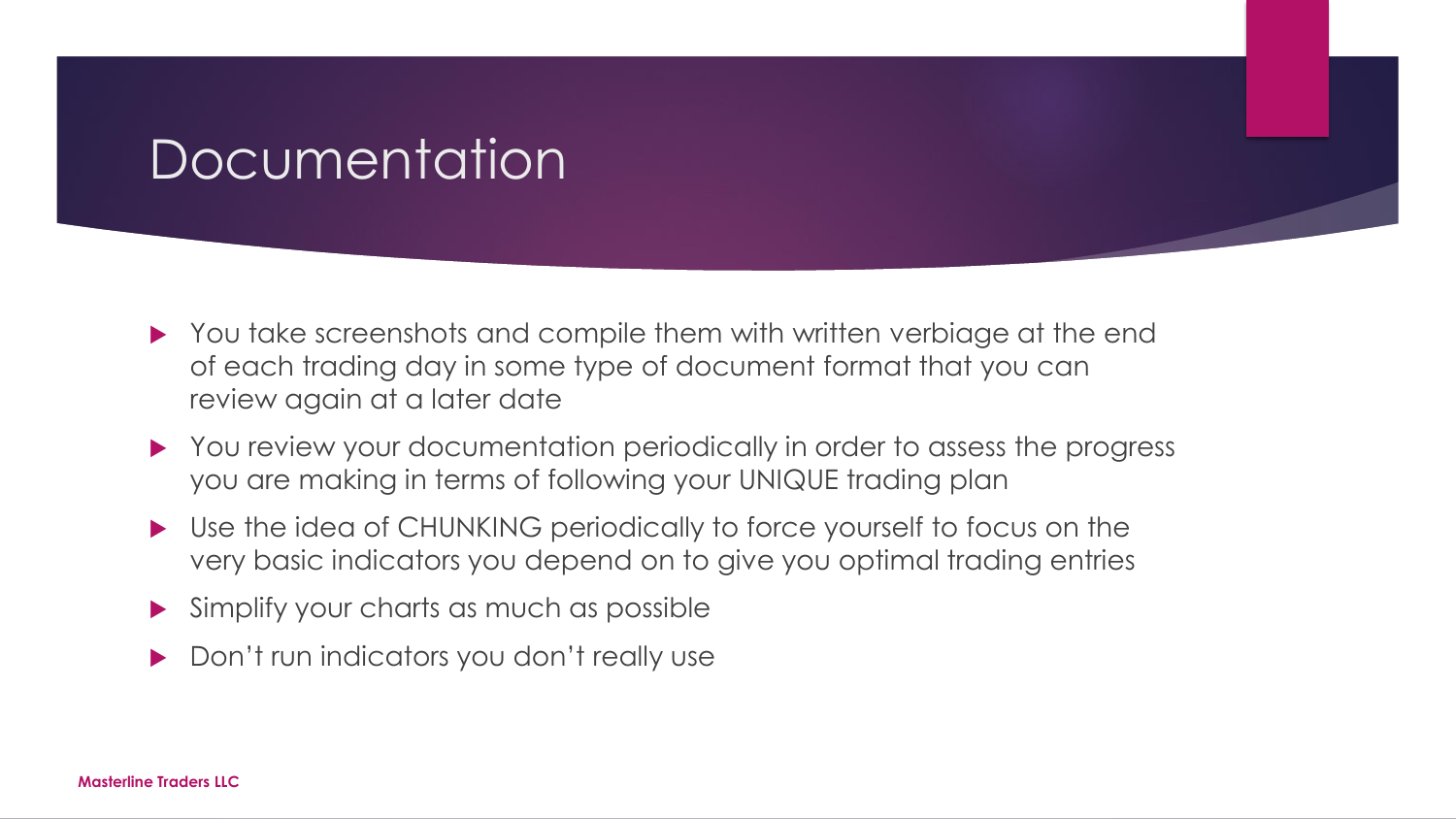#### Money Management

- ▶ You have funded your brokerage account with an amount of \$\$ that allows you to trade one contract for your preferred instrument with enough overhead to cover margin and drawdown
- You remove profit from your brokerage account on a regular basis and hold the money funding your trading ALWAYS as dispensable
- ▶ You KNOW the maximum drawdown your account can withstand
- ▶ You have practiced using your knowledge of support and resistance to help you decide how long it is safe to stay in a trade that is going against you
- ▶ You have no emotional attachment to closing a trade with a loss, sooner rather than later, if market conditions and price action so dictate